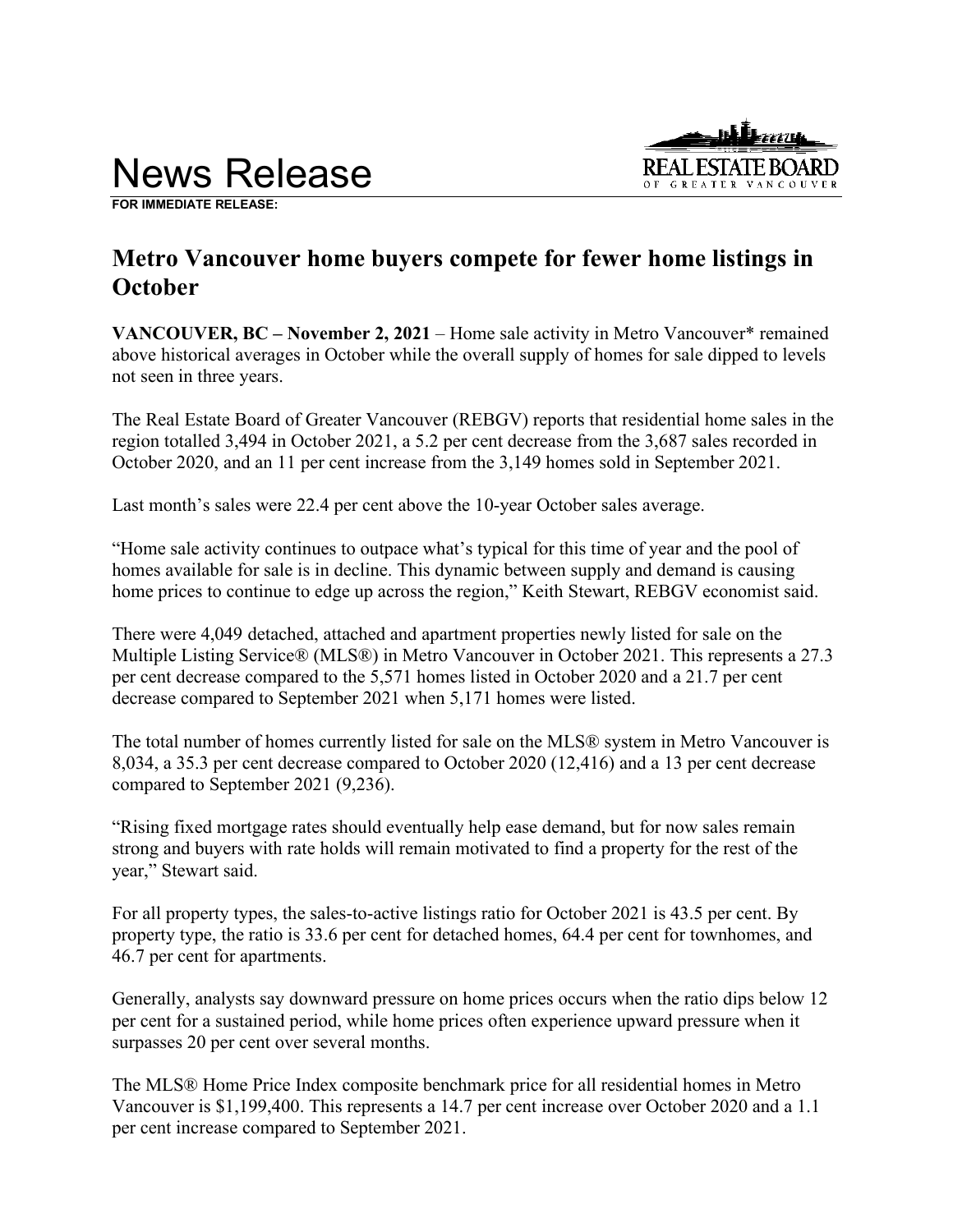Sales of detached homes in October 2021 reached 1,090, an 18.4 per cent decrease from the 1,335 detached sales recorded in October 2020. The benchmark price for a detached home is \$1,850,500. This represents a 20.5 per cent increase from October 2020 and a 1.2 per cent increase compared to September 2021.

Sales of apartment homes reached 1,801 in October 2021, a 14.7 per cent increase compared to the 1,570 sales in October 2020. The benchmark price of an apartment home is \$746,400. This represents a 9.5 per cent increase from October 2020 and a 1.1 per cent increase compared to September 2021.

Attached home sales in October 2021 totalled 603, a 22.9 per cent decrease compared to the 782 sales in October 2020. The benchmark price of an attached home is \$975,000. This represents an 18.5 per cent increase from October 2020 and a 1.2 per cent increase compared to September 2021.

-30-

\*Editor's Note: Areas covered by the Real Estate Board of Greater Vancouver include: Burnaby, Coquitlam, Maple Ridge, New Westminster, North Vancouver, Pitt Meadows, Port Coquitlam, Port Moody, Richmond, South Delta, Squamish, Sunshine Coast, Vancouver, West Vancouver, and Whistler.

The real estate industry is a key economic driver in British Columbia. In 2020, 30,944 homes changed ownership in the Board's area, generating \$2.1 billion in economic spin-off activity and an estimated 14,728 jobs. The total dollar value of residential sales transacted through the MLS® system in Greater Vancouver totalled \$33.7 billion in 2020.

The Real Estate Board of Greater Vancouver is an association representing more than 14,000 REALTORS® and their companies. The Board provides a variety of member services, including the Multiple Listing Service®. For more information on real estate, statistics, and buying or selling a home, contact a local REALTOR® or visit **www.rebgv.org**.

For more information please contact:

**Craig Munn** Director, Communication Real Estate Board of Greater Vancouver 604.730.3146 [cmu](http://www.facebook.com/rebgv)[nn@r](http://www.twitter.com/rebgv)[ebgv.](http://www.rebgv.org/)[org](http://www.youtube.com/user/rebgv)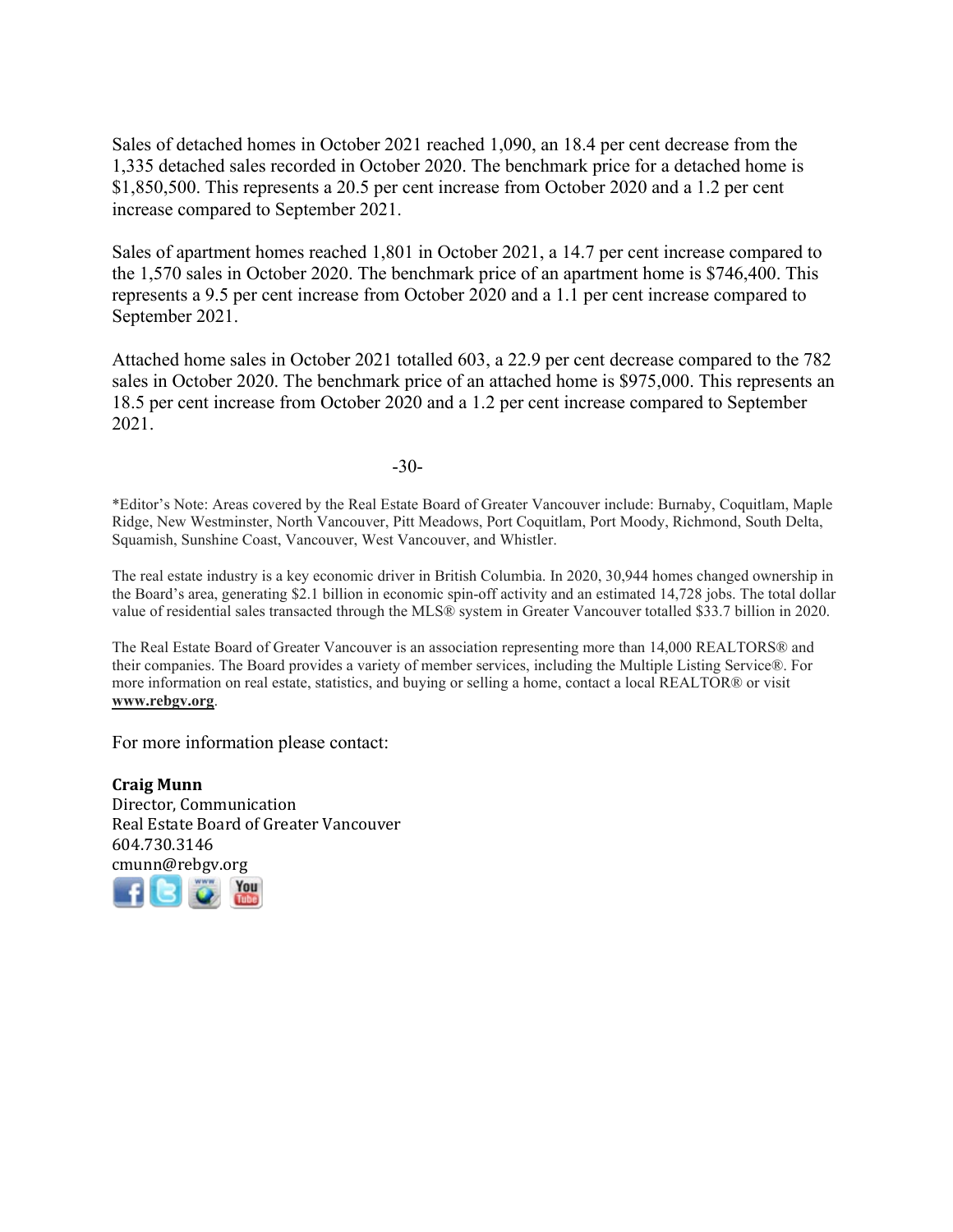



| Property Type           | Area                   | Benchmark   | Price | 1 Month  | 3 Month  | 6 Month  | 1 Year   | 3 Year   | 5 Year   | $\overline{10}$ Year |
|-------------------------|------------------------|-------------|-------|----------|----------|----------|----------|----------|----------|----------------------|
|                         |                        | Price       | Index | Change % | Change % | Change % | Change % | Change % | Change % | Change %             |
| Residential / Composite | Lower Mainland         | \$1,183,600 | 329.7 | 1.5%     | 3.2%     | 5.6%     | 19.2%    | 19.8%    | 41.1%    | 111.8%               |
|                         | Greater Vancouver      | \$1,199,400 | 315.7 | 1.1%     | 2.0%     | 3.8%     | 14.7%    | 14.1%    | 30.4%    | 95.6%                |
|                         | Bowen Island           | \$1,449,700 | 314.3 | 1.7%     | 3.0%     | 6.6%     | 27.2%    | 49.7%    | 82.8%    | 142.9%               |
|                         | <b>Burnaby East</b>    | \$1,099,600 | 313.5 | 1.3%     | 2.3%     | 4.2%     | 10.8%    | 9.5%     | 27.0%    | 96.2%                |
|                         | <b>Burnaby North</b>   | \$1,122,900 | 302.5 | 0.8%     | 1.4%     | 3.8%     | 11.7%    | 9.3%     | 27.0%    | 91.5%                |
|                         | <b>Burnaby South</b>   | \$1,057,200 | 300.1 | 0.3%     | 1.3%     | 2.6%     | 9.2%     | 4.4%     | 23.3%    | 80.6%                |
|                         | Coquitlam              | \$1,122,700 | 333.7 | 1.6%     | 2.6%     | 4.8%     | 17.6%    | 18.8%    | 43.2%    | 124.7%               |
|                         | Ladner                 | \$1,074,900 | 304.6 | 2.6%     | 5.1%     | 6.2%     | 23.3%    | 24.4%    | 29.9%    | 93.4%                |
|                         | Maple Ridge            | \$1,040,100 | 331.2 | 2.0%     | 4.3%     | 7.4%     | 29.3%    | 32.3%    | 67.0%    | 150.2%               |
|                         | <b>New Westminster</b> | \$734,200   | 325.7 | 0.6%     | 1.8%     | 4.7%     | 10.8%    | 6.5%     | 43.9%    | 104.6%               |
|                         | North Vancouver        | \$1,245,600 | 286.2 | 0.5%     | 1.6%     | 3.3%     | 12.6%    | 16.4%    | 24.9%    | 97.0%                |
|                         | Pitt Meadows           | \$943,100   | 344.6 | 1.9%     | 3.6%     | 6.3%     | 22.9%    | 22.6%    | 61.9%    | 145.8%               |
|                         | Port Coquitlam         | \$949,700   | 325.1 | 1.7%     | 2.6%     | 4.0%     | 20.2%    | 23.9%    | 51.8%    | 126.2%               |
|                         | Port Moody             | \$1,070,000 | 300.9 | 0.4%     | 1.6%     | 3.0%     | 16.2%    | 13.3%    | 41.2%    | 122.6%               |
|                         | Richmond               | \$1,105,100 | 330.0 | 0.7%     | 2.4%     | 4.0%     | 14.7%    | 11.9%    | 26.7%    | 88.7%                |
|                         | Squamish               | \$1,081,600 | 335.3 | 5.5%     | 6.5%     | 9.4%     | 26.8%    | 34.7%    | 66.7%    | 170.2%               |
|                         | Sunshine Coast         | \$852,600   | 314.4 | 2.5%     | 5.9%     | 8.2%     | 31.1%    | 42.8%    | 77.6%    | 145.4%               |
|                         | Tsawwassen             | \$1,196,600 | 303.1 | 3.1%     | 4.4%     | 7.4%     | 20.7%    | 20.5%    | 24.7%    | 95.5%                |
|                         | Vancouver East         | \$1,216,600 | 361.5 | 0.6%     | 1.4%     | 1.8%     | 11.0%    | 11.2%    | 25.1%    | 100.4%               |
|                         | Vancouver West         | \$1,365,300 | 285.1 | 0.4%     | $-0.5%$  | 0.5%     | 7.1%     | 3.1%     | 10.7%    | 65.5%                |
|                         | West Vancouver         | \$2,576,600 | 283.7 | 0.8%     | 1.7%     | 3.9%     | 13.7%    | 12.0%    | $-0.9%$  | 69.6%                |
|                         | Whistler               | \$1,377,500 | 308.0 | 5.3%     | 6.5%     | 10.1%    | 29.6%    | 40.3%    | 83.0%    | 168.5%               |
| Single Family Detached  | Lower Mainland         | \$1,669,400 | 355.7 | 1.8%     | 4.2%     | 6.2%     | 26.4%    | 30.7%    | 36.8%    | 120.1%               |
|                         | Greater Vancouver      | \$1,850,500 | 341.0 | 1.2%     | 2.7%     | 4.5%     | 20.5%    | 22.0%    | 21.6%    | 95.4%                |
|                         | Bowen Island           | \$1,449,700 | 314.3 | 1.7%     | 3.0%     | 6.6%     | 27.1%    | 49.7%    | 82.8%    | 142.9%               |
|                         | <b>Burnaby East</b>    | \$1,501,700 | 335.8 | 0.8%     | 4.9%     | 4.6%     | 17.2%    | 20.1%    | 27.1%    | 109.7%               |
|                         | <b>Burnaby North</b>   | \$1,743,700 | 337.2 | $-0.2%$  | $-0.2%$  | 2.0%     | 16.1%    | 17.2%    | 12.6%    | 93.2%                |
|                         | <b>Burnaby South</b>   | \$1,816,300 | 347.7 | 0.2%     | 2.4%     | 5.1%     | 16.1%    | 11.5%    | 9.6%     | 87.7%                |
|                         | Coquitlam              | \$1,538,700 | 341.5 | 1.5%     | 2.2%     | 4.1%     | 21.9%    | 22.9%    | 28.6%    | 123.3%               |
|                         | Ladner                 | \$1,341,200 | 321.0 | 2.0%     | 6.2%     | 5.6%     | 28.7%    | 40.2%    | 32.3%    | 108.3%               |
|                         | Maple Ridge            | \$1,176,600 | 335.2 | 2.3%     | 4.1%     | 7.1%     | 33.1%    | 37.9%    | 64.6%    | 156.7%               |
|                         | New Westminster        | \$1,364,600 | 340.4 | 1.3%     | 4.9%     | 6.0%     | 21.1%    | 21.7%    | 32.2%    | 106.3%               |
|                         | North Vancouver        | \$1,939,500 | 305.4 | 1.4%     | 2.3%     | 3.1%     | 16.5%    | 23.4%    | 16.9%    | 106.5%               |
|                         | <b>Pitt Meadows</b>    | \$1,268,000 | 357.3 | 4.6%     | 6.2%     | 8.7%     | 30.1%    | 39.6%    | 60.0%    | 152.9%               |
|                         | Port Coquitlam         | \$1,289,000 | 343.7 | 1.9%     | 3.9%     | 3.2%     | 24.6%    | 32.1%    | 46.4%    | 136.4%               |
|                         | Port Moody             | \$1,878,400 | 346.9 | 1.0%     | 0.8%     | 3.6%     | 23.9%    | 26.1%    | 36.4%    | 134.4%               |
|                         | Richmond               | \$1,950,600 | 374.0 | 0.0%     | 2.1%     | 3.3%     | 17.2%    | 15.0%    | 10.4%    | 80.1%                |
|                         | Squamish               | \$1,436,100 | 352.0 | 5.1%     | 5.6%     | 6.4%     | 26.8%    | 43.7%    | 69.3%    | 174.8%               |
|                         | Sunshine Coast         | \$882,900   | 309.3 | 1.7%     | 5.9%     | 7.4%     | 31.4%    | 47.7%    | 82.5%    | 138.7%               |
|                         | Tsawwassen             | \$1,460,700 | 318.9 | 3.6%     | 6.2%     | 8.7%     | 26.3%    | 29.5%    | 28.0%    | 106.8%               |
|                         | Vancouver East         | \$1,717,400 | 378.3 | 0.6%     | 1.5%     | 2.1%     | 13.9%    | 16.9%    | 19.4%    | 106.4%               |
|                         | Vancouver West         | \$3,450,400 | 349.0 | $-1.3%$  | $-0.5%$  | 2.6%     | 10.7%    | 4.7%     | $-2.3%$  | 51.4%                |
|                         | West Vancouver         | \$3,201,200 | 302.2 | 1.9%     | 2.5%     | 5.9%     | 16.7%    | 16.1%    | $-2.2%$  | 76.7%                |
|                         | Whistler               | \$2,626,200 | 331.5 | 6.2%     | 6.6%     | 8.7%     | 32.0%    | 54.9%    | 80.2%    | 166.1%               |

**HOW TO READ THE TABLE:**

• Benchmark Price: Estimated sale price of a benchmark property. Benchmarks represent a typical property within each market.

• Price Index: Index numbers estimate the percentage change in price on typical and constant quality properties over time. All figures are based on past sales.

• x Month/Year Change %: Percentage change of index over a period of x month(s)/year(s) \*

In January 2005, the indexes are set to 100.

Townhome properties are similar to Attached properties, a category that was used in the previous MLSLink HPI, but do not included duplexes.

The above info is deemed reliable, but is not guaranteed. All dollar amounts in CDN.

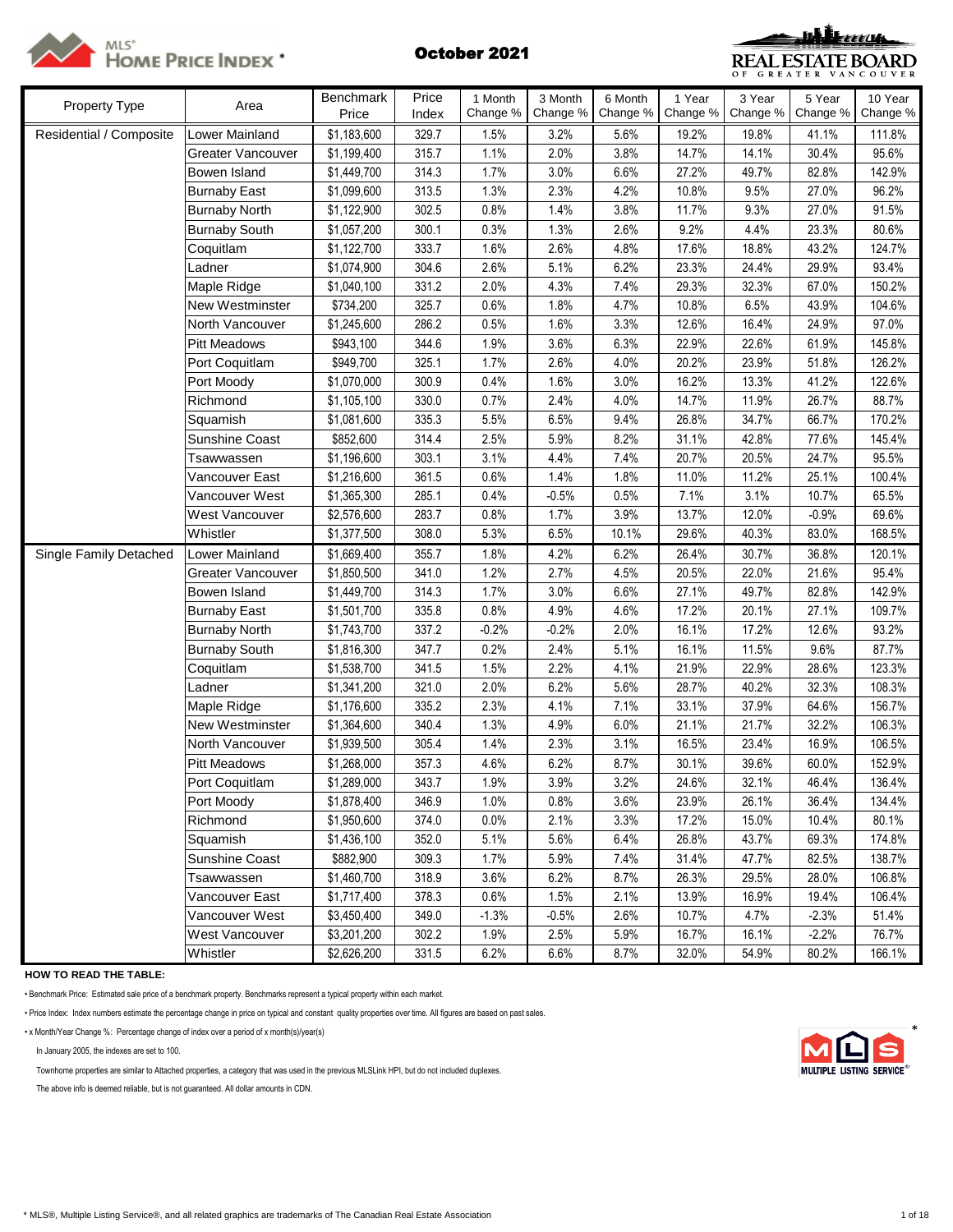



|                      |                       | Benchmark   | Price | 1 Month  | 3 Month  | 6 Month  | 1 Year   | 3 Year   | 5 Year   | 10 Year  |
|----------------------|-----------------------|-------------|-------|----------|----------|----------|----------|----------|----------|----------|
| <b>Property Type</b> | Area                  | Price       | Index | Change % | Change % | Change % | Change % | Change % | Change % | Change % |
| Townhouse            | Lower Mainland        | \$873,200   | 314.7 | 1.5%     | 3.7%     | 8.2%     | 22.0%    | 22.0%    | 52.0%    | 112.6%   |
|                      | Greater Vancouver     | \$975,000   | 312.8 | 1.2%     | 2.7%     | 6.0%     | 18.5%    | 17.3%    | 43.1%    | 102.2%   |
|                      | <b>Burnaby East</b>   | \$693,200   | 311.0 | 1.0%     | $-1.0%$  | 1.7%     | 2.6%     | 2.2%     | 36.6%    | 94.9%    |
|                      | <b>Burnaby North</b>  | \$841,500   | 314.1 | 1.0%     | 1.3%     | 5.5%     | 12.7%    | 10.6%    | 40.6%    | 93.8%    |
|                      | <b>Burnaby South</b>  | \$763,700   | 319.4 | 1.7%     | 1.0%     | 3.5%     | 8.8%     | 7.7%     | 34.4%    | 91.0%    |
|                      | Coquitlam             | \$878,100   | 322.1 | 1.7%     | 3.6%     | 6.8%     | 20.9%    | 23.7%    | 55.4%    | 121.8%   |
|                      | Ladner                | \$799,000   | 295.7 | 3.2%     | 5.9%     | 6.3%     | 20.3%    | 8.2%     | 33.0%    | 77.9%    |
|                      | Maple Ridge           | \$712,300   | 330.7 | 1.3%     | 3.5%     | 7.2%     | 28.6%    | 28.8%    | 70.0%    | 147.2%   |
|                      | New Westminster       | \$864,300   | 330.1 | 1.9%     | 3.6%     | 7.3%     | 16.7%    | 13.8%    | 48.9%    | 105.4%   |
|                      | North Vancouver       | \$1,175,300 | 290.6 | 1.9%     | 4.4%     | 8.0%     | 16.7%    | 21.2%    | 38.5%    | 98.2%    |
|                      | <b>Pitt Meadows</b>   | \$751,300   | 325.1 | $-1.0%$  | $-0.2%$  | 4.7%     | 21.4%    | 13.5%    | 58.4%    | 137.1%   |
|                      | Port Coquitlam        | \$812,800   | 307.7 | $-0.2%$  | 2.2%     | 4.9%     | 22.7%    | 25.7%    | 47.0%    | 115.6%   |
|                      | Port Moody            | \$761,900   | 259.1 | $-0.3%$  | 0.1%     | 3.0%     | 14.8%    | 9.2%     | 42.9%    | 86.8%    |
|                      | Richmond              | \$961,200   | 315.9 | 1.1%     | 3.1%     | 7.0%     | 16.6%    | 12.4%    | 35.1%    | 87.7%    |
|                      | Squamish              | \$903,400   | 305.0 | 2.6%     | 1.6%     | 6.0%     | 25.6%    | 22.5%    | 57.8%    | 153.1%   |
|                      | <b>Sunshine Coast</b> | \$617,700   | 295.9 | 2.2%     | 1.0%     | 5.8%     | 30.2%    | 27.1%    | 53.9%    | 144.3%   |
|                      | Tsawwassen            | \$879,500   | 289.5 | 2.7%     | 5.0%     | 4.6%     | 14.3%    | $-3.9%$  | 20.8%    | 71.6%    |
|                      | Vancouver East        | \$1,053,700 | 335.1 | 0.6%     | 5.9%     | 5.1%     | 16.8%    | 20.2%    | 36.6%    | 101.4%   |
|                      | Vancouver West        | \$1,300,300 | 304.0 | 0.6%     | 0.7%     | 4.6%     | 12.3%    | 12.0%    | 22.7%    | 88.6%    |
|                      | Whistler              | \$1,308,100 | 320.3 | 1.7%     | 1.1%     | 6.1%     | 27.5%    | 28.7%    | 78.3%    | 180.2%   |
| Apartment            | Lower Mainland        | \$744,200   | 314.3 | 1.3%     | 2.1%     | 3.9%     | 11.9%    | 9.9%     | 48.3%    | 107.0%   |
|                      | Greater Vancouver     | \$746,400   | 299.7 | 1.0%     | 1.3%     | 2.5%     | 9.5%     | 7.7%     | 39.2%    | 96.9%    |
|                      | <b>Burnaby East</b>   | \$740,100   | 294.6 | 1.5%     | 1.6%     | 5.0%     | 9.4%     | 5.4%     | 32.0%    | 83.4%    |
|                      | <b>Burnaby North</b>  | \$733,200   | 287.2 | 1.1%     | 2.3%     | 4.4%     | 9.8%     | 6.1%     | 40.5%    | 95.8%    |
|                      | <b>Burnaby South</b>  | \$683,600   | 280.1 | 0.1%     | 0.9%     | 1.4%     | 6.3%     | 0.8%     | 32.7%    | 77.8%    |
|                      | Coquitlam             | \$603,200   | 331.0 | 1.6%     | 2.4%     | 4.6%     | 12.9%    | 14.0%    | 63.1%    | 131.1%   |
|                      | Ladner                | \$591,600   | 277.1 | 3.0%     | 1.4%     | 7.3%     | 14.1%    | 9.5%     | 26.1%    | 73.4%    |
|                      | Maple Ridge           | \$451,100   | 322.6 | 2.3%     | 5.9%     | 8.1%     | 21.2%    | 22.1%    | 77.3%    | 132.4%   |
|                      | New Westminster       | \$568,000   | 321.8 | 0.2%     | 0.8%     | 4.0%     | 7.8%     | 2.6%     | 48.8%    | 105.1%   |
|                      | North Vancouver       | \$654,300   | 266.2 | $-0.9%$  | $-0.1%$  | 1.6%     | 7.6%     | 8.9%     | 34.6%    | 87.7%    |
|                      | <b>Pitt Meadows</b>   | \$565,500   | 347.2 | 1.7%     | 4.0%     | 5.1%     | 18.1%    | 16.0%    | 68.5%    | 144.3%   |
|                      | Port Coquitlam        | \$537,800   | 321.6 | 2.6%     | 1.7%     | 3.8%     | 15.3%    | 17.4%    | 64.2%    | 125.8%   |
|                      | Port Moody            | \$732,800   | 305.4 | 0.4%     | 2.9%     | 3.5%     | 13.1%    | 10.8%    | 53.0%    | 145.1%   |
|                      | Richmond              | \$731,100   | 313.0 | 0.9%     | 2.3%     | 3.1%     | 11.8%    | 10.0%    | 51.4%    | 107.7%   |
|                      | Squamish              | \$633,700   | 343.7 | 7.9%     | 12.2%    | 16.5%    | 27.0%    | 34.2%    | 72.5%    | 191.0%   |
|                      | Sunshine Coast        | \$574,300   | 347.6 | 7.7%     | 10.1%    | 14.0%    | 27.6%    | 28.0%    | 61.3%    | 184.9%   |
|                      | Tsawwassen            | \$648,800   | 279.8 | 2.2%     | 0.9%     | 5.9%     | 12.4%    | 6.8%     | 23.4%    | 78.4%    |
|                      | Vancouver East        | \$633,400   | 356.0 | 0.6%     | 0.2%     | 0.6%     | 7.7%     | 5.3%     | 32.9%    | 96.7%    |
|                      | Vancouver West        | \$823,200   | 267.1 | 0.8%     | $-0.7%$  | $-0.8%$  | 5.0%     | 1.7%     | 19.8%    | 75.7%    |
|                      | West Vancouver        | \$1,124,100 | 228.4 | $-3.3%$  | $-1.6%$  | $-3.1%$  | 2.7%     | $-2.7%$  | 19.3%    | 53.8%    |
|                      | Whistler              | \$662,200   | 284.6 | 8.3%     | 11.8%    | 15.8%    | 31.7%    | 41.9%    | 89.1%    | 166.2%   |

## **HOW TO READ THE TABLE:**

• Benchmark Price: Estimated sale price of a benchmark property. Benchmarks represent a typical property within each market.

• Price Index: Index numbers estimate the percentage change in price on typical and constant quality properties over time. All figures are based on past sales.

• x Month/Year Change %: Percentage change of index over a period of x month(s)/year(s)

In January 2005, the indexes are set to 100.

Townhome properties are similar to attached properties, a category that was used in the previous MLSLink HPI, but do not included duplexes.

Lower Mainland includes areas serviced by both Real Estate Board of Greater Vancouver & Fraser Valley Real Estate Board.

The above info is deemed reliable, but is not guaranteed. All dollar amounts in CDN.

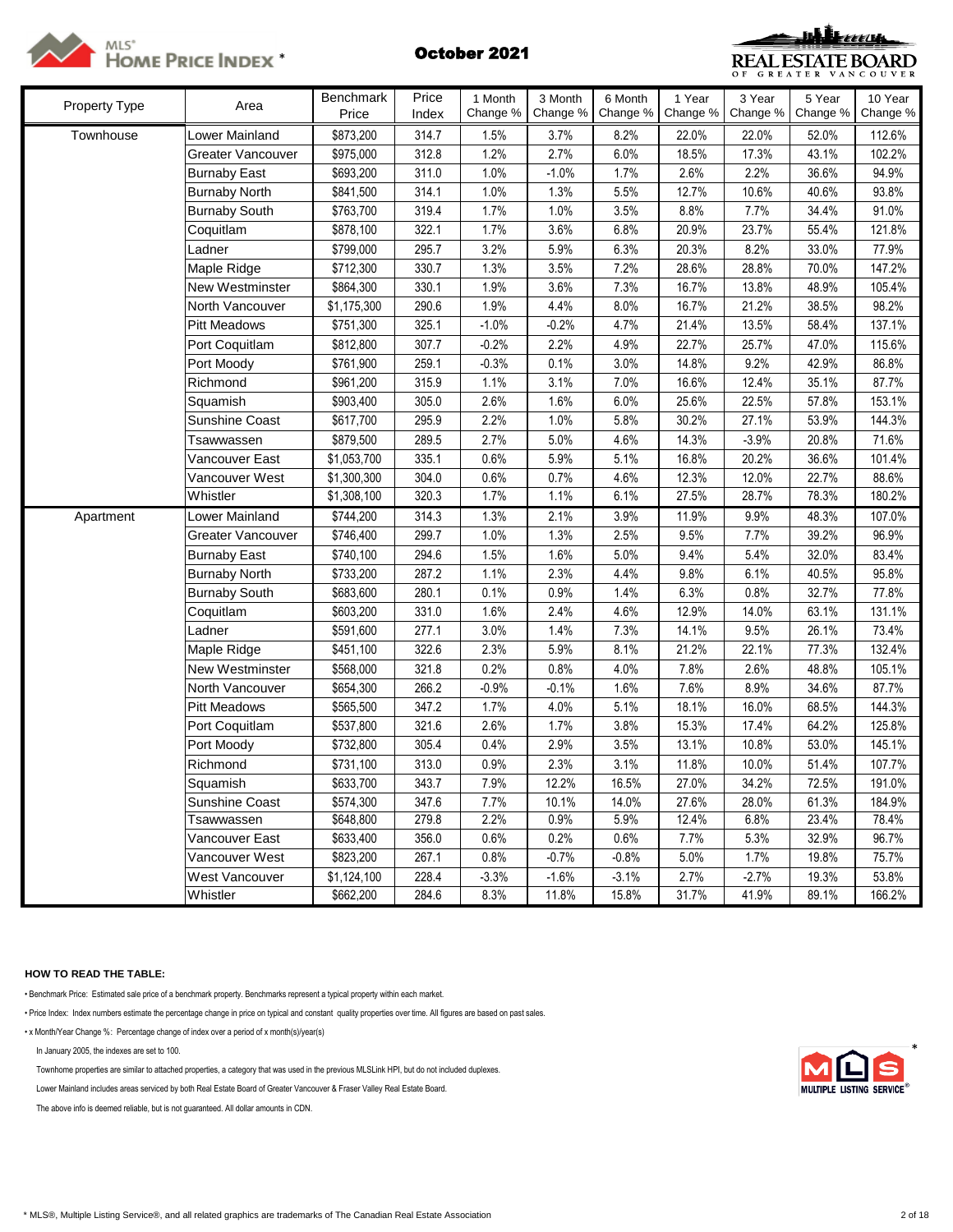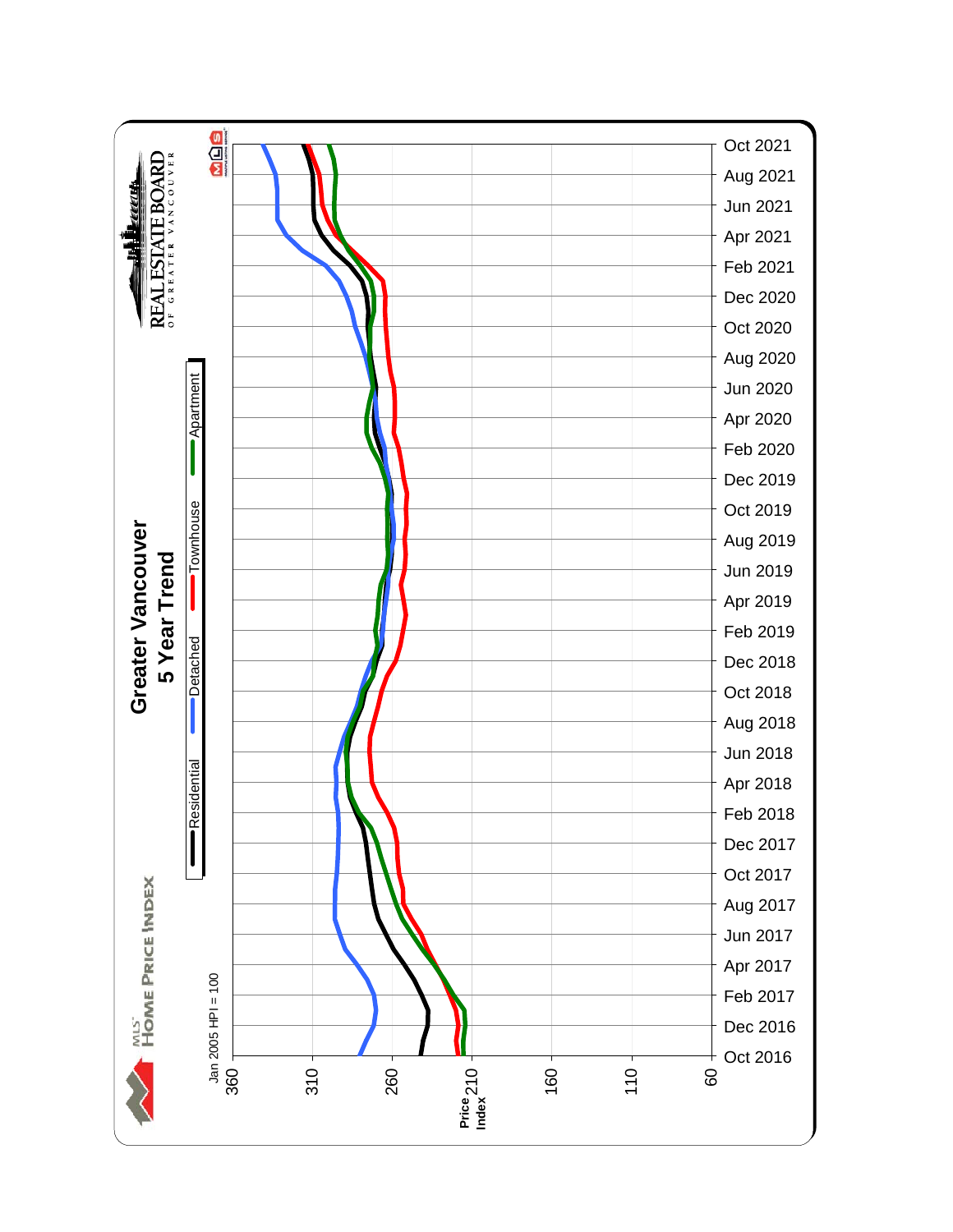|                                                  | <b>MLS<sup>®</sup> SALES Facts</b> |                       |                        |                        |                           |                                  |                             |                           |                          |                        |                     |                          |                         |                   |                              |                          |                                     |                             |                |
|--------------------------------------------------|------------------------------------|-----------------------|------------------------|------------------------|---------------------------|----------------------------------|-----------------------------|---------------------------|--------------------------|------------------------|---------------------|--------------------------|-------------------------|-------------------|------------------------------|--------------------------|-------------------------------------|-----------------------------|----------------|
| <b>REAL ESTATE BOARD</b><br>OF GREATER VANCOUVER | JHLeau<br><b>October</b><br>2021   |                       | <b>Burnaby</b>         | Coquitlam              | South<br>$\cdot$<br>Delta | Gulf<br>$\pmb{\cdot}$<br>Islands | Ridge/Pitt Meadows<br>Maple | Westminster<br><b>New</b> | Vancouver<br>North       | Port Coquitlam         | Port Moody/Belcarra | Richmond                 | Squamish                | Coast<br>Sunshine | $E_{\text{as}}$<br>Vancouver | Vancouver West           | West 1                              | Sound<br>Whistler/Pemberton | TOTALS         |
|                                                  | Number<br>оf                       | Detached<br>Attached  | 97                     | 100                    | 51                        | 12                               | 122                         | 29                        | 94                       | 37                     | 21                  | 116                      | 24                      | 63                | 137                          | 108                      | 60                                  | 19                          | 1,090          |
| October                                          | <b>Sales</b>                       | Apartment             | 73<br>291              | 39<br>163              | 27<br>24                  | $\Omega$<br>$\mathbf{1}$         | 38<br>58                    | 17<br>118                 | 30<br>136                | 31<br>50               | 19<br>32            | 117<br>243               | 20<br>25                | 10<br>10          | 76<br>178                    | 68<br>417                | 9<br>19                             | 29<br>36                    | 603<br>1,801   |
| 2021                                             | Median                             | Detached              | \$1,772,000            | \$1,631,500            | \$1,452,000               | n/a                              | \$1,280,000                 | \$1,400,000               | \$2,187,500              | \$1,380,500            | \$1,700,000         | \$1,810,000              | \$1,539,950             | \$877,000         | \$1,850,500                  | \$3,205,000              | \$2,625,000                         | n/a                         |                |
|                                                  | Selling<br>Price                   | Attached<br>Apartment | \$920,000              | \$1,005,000            | \$849,900                 | n/a                              | \$727,550                   | n/a                       | \$1,355,028              | \$850,000              | n/a                 | \$960,088                | \$960,000               | n/a               | \$1,315,900                  | \$1,489,950              | n/a                                 | \$1,235,000                 | n/a            |
|                                                  | Number                             | Detached              | \$660,000<br>75        | \$608,000<br>74        | \$561,250<br>49           | n/a<br>6                         | \$480,000<br>109            | \$560,500<br>14           | \$702,500<br>80          | \$543,900<br>38        | \$685,000<br>24     | \$619,900<br>106         | \$635,000<br>20         | n/a<br>70         | \$662,000<br>138             | \$830,000<br>82          | n/a<br>41                           | \$627,500<br>24             | 950            |
|                                                  | οf                                 | Attached              | 85                     | 37                     | 23                        | $\mathbf{1}$                     | 51                          | 11                        | 35                       | 21                     | 14                  | 96                       | 20                      | 6                 | 75                           | 66                       | 10                                  | 27                          | 578            |
| September                                        | <b>Sales</b>                       | Apartment             | 248                    | 133                    | 22                        | $\overline{2}$                   | 60                          | 104                       | 115                      | 37                     | 31                  | 230                      | 11                      | 9                 | 153                          | 416                      | 20                                  | 30                          | 1,621          |
| 2021                                             | Median                             | Detached              | \$1,650,000            | \$1,570,000            | \$1,390,000               | n/a                              | \$1,222,500                 | n/a                       | \$2,147,500              | \$1,240,000            | \$1,698,660         | \$1,760,000              | \$1,352,500             | \$922,500         | \$1,742,500                  | \$3,140,000              | \$2,953,000                         | \$3,084,603                 |                |
|                                                  | Selling<br>Price                   | Attached<br>Apartment | \$978,000<br>\$660,000 | \$988,800<br>\$599,000 | \$897,000<br>\$565,000    | n/a<br>n/a                       | \$720,000<br>\$466,000      | n/a<br>\$565,000          | \$1,329,900<br>\$745,000 | \$840,000<br>\$502,000 | n/a<br>\$653,000    | \$1,031,500<br>\$625,000 | \$925,500<br>n/a        | n/a<br>n/a        | \$1,247,000<br>\$640,000     | \$1,435,000<br>\$791,500 | n/a<br>\$1,167,500                  | \$1,420,000<br>\$626,000    | n/a            |
|                                                  | Number                             | Detached              | 98                     | 129                    | 88                        | 8                                | 170                         | 36                        | 128                      | 36                     | 25                  | 107                      | 38                      | 104               | 151                          | 111                      | 74                                  | 32                          | 1,335          |
|                                                  | оf                                 | Attached              | 82                     | 89                     | 18                        | $\overline{1}$                   | 87                          | 21                        | 62                       | 38                     | 31                  | 95                       | 32                      | 20                | 66                           | 70                       | $\overline{7}$                      | 63                          | 782            |
| October                                          | Sales                              | Apartment             | 214                    | 129                    | 25                        | $\Omega$                         | 57                          | 111                       | 142                      | 46                     | 36                  | 178                      | 21                      | 14                | 174                          | 365                      | 22                                  | 36                          | 1,570          |
| 2020                                             | Median                             | Detached              | \$1,600,000            | \$1,358,800            | \$1,210,250               | n/a                              | \$961,000                   | \$1,216,000               | \$1,757,500              | \$1,050,000            | \$1,315,000         | \$1,580,000              | \$1,059,676             | \$722,000         | \$1,590,000                  | \$3,000,000              | \$2,891,500                         | \$2,200,000                 |                |
|                                                  | Selling<br>Price                   | Attached              | \$887,500              | \$850,000              | n/a                       | n/a                              | \$575,000                   | \$739,900                 | \$1,093,500              | \$706,000              | \$843,500           | \$866,000                | \$719,950               | \$439,750         | \$1,165,000                  | \$1,332,500              | n/a                                 | \$1,200,000                 | n/a            |
|                                                  |                                    | Apartment<br>Detached | \$581,750<br>1,027     | \$518,000<br>1,143     | \$543,000<br>658          | n/a<br>88                        | \$400,000<br>1,540          | \$519,750<br>302          | \$674,000<br>1,057       | \$468,000<br>493       | \$605,000<br>246    | \$535,000<br>1,343       | \$493,000<br>256        | n/a<br>722        | \$590,000<br>1,577           | \$760,000<br>1,031       | \$1,265,000<br>603                  | \$445,250<br>221            | 12,307         |
|                                                  | Number<br>оf                       | Attached              | 941                    | 563                    | 243                       | 6                                | 707                         | 192                       | 569                      | 279                    | 250                 | 1,195                    | 218                     | 107               | 706                          | 768                      | 83                                  | 267                         | 7,094          |
| Jan. -                                           | Sales                              | Apartment             | 2,866                  | 1,442                  | 334                       | 6                                | 632                         | 1,158                     | 1,436                    | 520                    | 379                 | 2,366                    | 213                     | 118               | 1,926                        | 4,499                    | 203                                 | 384                         | 18,482         |
| Oct. 2021                                        | Median                             | Detached              | \$1,765,500            | \$1,544,000            | \$1,350,000               | \$845,000                        |                             | \$1,175,000 \$1,351,000   | \$1,950,500              | \$1,259,950            | \$1,700,000         |                          | \$1,770,000 \$1,413,500 | \$878,500         | \$1,760,000                  | \$3,314,000              | \$3,000,000                         | \$2,362,000                 |                |
| Year-to-date                                     | Selling<br>Price                   |                       | \$910,000              | \$960,000              | \$831,000                 | n/a                              | \$679,900                   | \$837,250                 | \$1,235,500              | \$820,000              | \$914,000           | \$943,800                | \$887,750               | \$525,000         |                              |                          | \$1,216,500 \$1,450,000 \$1,925,000 | \$1,162,000                 | n/a            |
|                                                  |                                    | Apartment             | \$639,900              | \$587,000              | \$570,000                 | n/a                              | \$450,000                   | \$550,000                 | \$699,000                | \$500,000              | \$651,000           | \$603,250                | \$580,000               | \$487,500         | \$630,000                    | \$780,000                | \$1,050,000                         | \$595,250                   |                |
|                                                  | Number<br>of                       | Detached<br>Attached  | 657<br>499             | 796<br>493             | 494<br>156                | 57<br>4                          | 1,117<br>625                | 220<br>159                | 802<br>379               | 311<br>242             | 176<br>190          | 765<br>727               | 203<br>171              | 627<br>95         | 1,047<br>442                 | 750<br>477               | 440<br>43                           | 170<br>240                  | 8,632<br>4,942 |
| Jan. -                                           | <b>Sales</b>                       | Apartment             | 1,506                  | 873                    | 190                       | 0                                | 388                         | 769                       | 963                      | 333                    | 251                 | 1,346                    | 132                     | 68                | 1,274                        | 2,788                    | 120                                 | 212                         | 11,213         |
| Oct. 2020                                        | Median                             | Detached              | \$1,515,000            | \$1,285,194            | \$1,124,000               | \$570,000                        | \$913,420                   | \$1,200,000               | \$1,692,500              | \$985,000              | \$1,362,250         | \$1,550,000              | \$1,101,500             | \$689,000         | \$1,550,000                  | \$3,050,000              | \$2,525,000                         | \$1,892,500                 |                |
|                                                  | <b>Selling</b> Attached            |                       | \$810,500              | \$834,950              | \$718,000                 | n/a                              | \$555,000                   | \$729,900                 | \$1,055,000              | \$695,000              | \$798,000           | \$848,000                | \$704,900               | \$472,500         | \$1,140,000                  |                          | \$1,300,000 \$1,535,000             | \$1,175,000                 | n/a            |
| Year-to-date                                     | Price                              | Apartment             | \$586,500              | \$516,400              | \$511,250                 | n/a                              | \$394,900                   | \$514,000                 | \$645,000                | \$455,000              | \$605,000           | \$548,000                | \$468,500               | \$400,000         | \$610,000                    | \$755,000                | \$1,032,500                         | \$459,450                   |                |

**Note: Median Selling Prices are not reported for areas with less than 20 sales or for the Gulf Islands**



1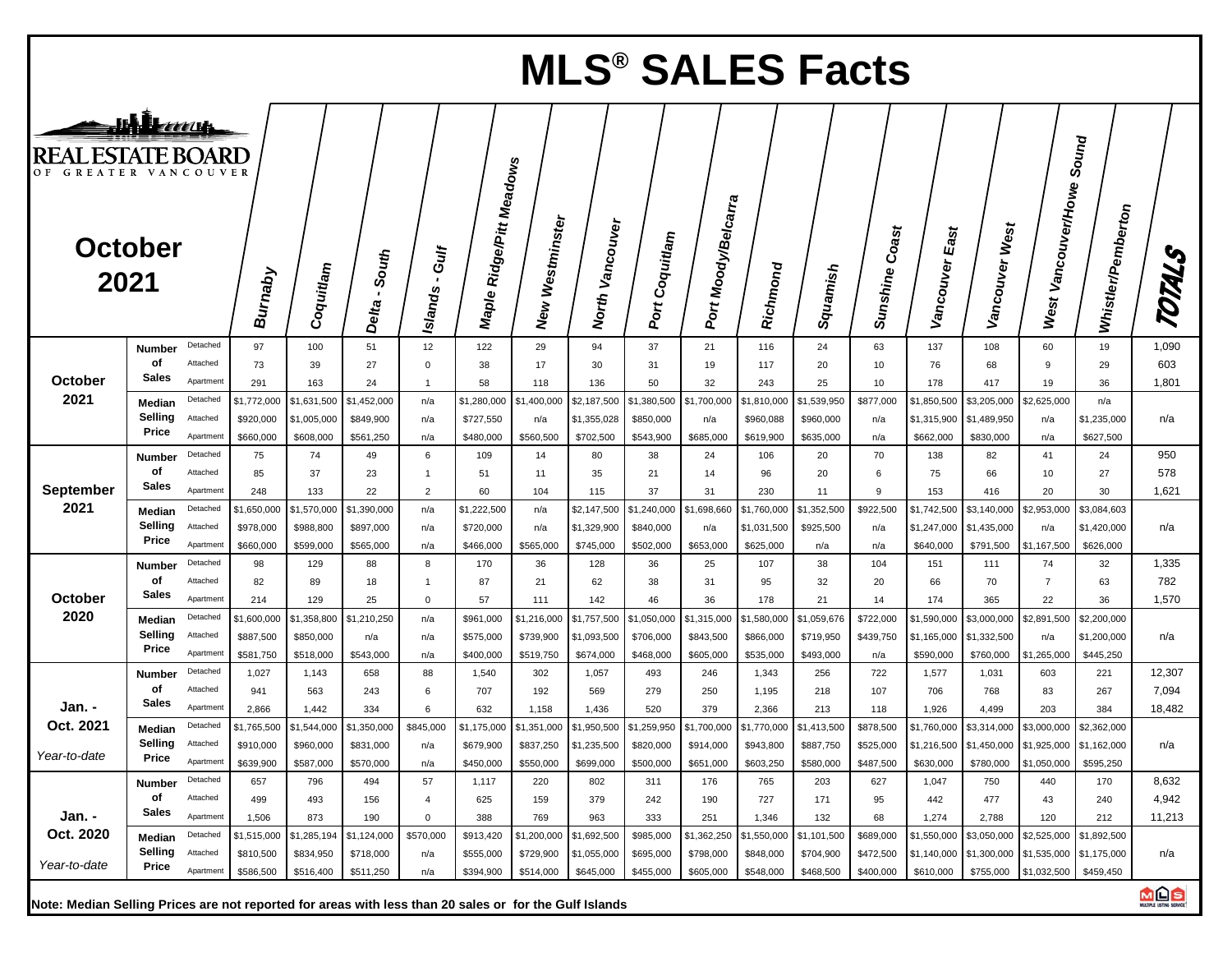|                                                                                     | <b>MLS<sup>®</sup> LISTINGS Facts</b>       |                |              |                  |                                 |                                      |                    |                    |                |                     |                |            |                   |                        |                |                     |                             |                 |
|-------------------------------------------------------------------------------------|---------------------------------------------|----------------|--------------|------------------|---------------------------------|--------------------------------------|--------------------|--------------------|----------------|---------------------|----------------|------------|-------------------|------------------------|----------------|---------------------|-----------------------------|-----------------|
| JHL E<br><b>REAL ESTATE BOARD</b><br>OF GREATER VANCOUVER<br><b>October</b><br>2021 |                                             | <b>Burnaby</b> | Coquitlam    | - South<br>Delta | Gulf<br>$\mathbf{r}$<br>Islands | Maple Ridge/Pitt Meadow <sub>s</sub> | Westminster<br>New | Vancouver<br>North | Port Coquitlam | Port Moody/Belcarra | Richmond       | Squamish   | Coast<br>Sunshine | $E_{3st}$<br>Vancouver | Vancouver West | West Vancouver/Howe | Sound<br>Whistler/Pemberton | TOTALS          |
|                                                                                     | Detached                                    | 104            | 82           | 59               | 8                               | 119                                  | 18                 | 94                 | 42             | 18                  | 141            | 28         | 58                | 158                    | 158            | 126                 | 13                          | 1,226           |
|                                                                                     | <b>Number</b><br>оf<br>Attached<br>Listings | 70             | 29           | 24               | $\mathbf 0$                     | 40                                   | 28                 | 54                 | 23             | 12                  | 117            | 18         | 10                | 87                     | 124            | 14                  | 15                          | 665             |
| October<br>2021                                                                     | Apartment<br>Detached                       | 270<br>93%     | 165<br>122%  | 22<br>86%        | 0<br>150%                       | 41<br>103%                           | 124<br>161%        | 142<br>100%        | 66<br>88%      | 38<br>117%          | 278<br>82%     | 28<br>86%  | 6<br>109%         | 233<br>87%             | 689<br>68%     | 22<br>48%           | 34<br>146%                  | 2,158           |
|                                                                                     | % Sales to<br>Attached<br>Listings          | 104%           | 134%         | 113%             | n/a                             | 95%                                  | 61%                | 56%                | 135%           | 158%                | 100%           | 111%       | 100%              | 87%                    | 55%            | 64%                 | 193%                        | n/a             |
|                                                                                     | Apartment                                   | 108%           | 99%          | 109%             | n/a                             | 141%                                 | 95%                | 96%                | 76%            | 84%                 | 87%            | 89%        | 167%              | 76%                    | 61%            | 86%                 | 106%                        |                 |
|                                                                                     | Detached<br><b>Number</b>                   | 130            | 127          | 59               | 17                              | 143                                  | 40                 | 144                | 34             | 30                  | 184            | 31         | 66                | 185                    | 220            | 162                 | 25                          | 1,597           |
|                                                                                     | оf<br>Attached<br>Listings                  | 95             | 50           | 30               | $\mathbf 0$                     | 42                                   | 24                 | 46                 | 40             | 19                  | 107            | 23         | 12                | 141                    | 116            | 11                  | 29                          | 785             |
| September<br>2021                                                                   | Apartment<br>Detached                       | 384            | 176          | 28               | 0                               | 82                                   | 171                | 224                | 69             | 43                  | 328            | 25         | 11                | 296                    | 892            | 32                  | 28                          | 2,789           |
|                                                                                     | % Sales to<br>Attached                      | 58%<br>89%     | 58%<br>74%   | 83%<br>77%       | 35%<br>n/a                      | 76%<br>121%                          | 35%<br>46%         | 56%<br>76%         | 112%<br>53%    | 80%<br>74%          | 58%<br>90%     | 65%<br>87% | 106%<br>50%       | 75%<br>53%             | 37%<br>57%     | 25%<br>91%          | 96%<br>93%                  | n/a             |
|                                                                                     | Listings<br>Apartment                       | 65%            | 76%          | 79%              | n/a                             | 73%                                  | 61%                | 51%                | 54%            | 72%                 | 70%            | 44%        | 82%               | 52%                    | 47%            | 63%                 | 107%                        |                 |
|                                                                                     | Detached<br>Number                          | 164            | 140          | 75               | 11                              | 173                                  | 50                 | 147                | 40             | 36                  | 180            | 39         | 75                | 234                    | 196            | 142                 | 30                          | 1,732           |
|                                                                                     | оf<br>Attached                              | 98             | 83           | 28               | $\mathbf 0$                     | 76                                   | 37                 | 67                 | 35             | 26                  | 132            | 34         | 19                | 119                    | 133            | 23                  | 38                          | 948             |
| October                                                                             | Listings<br>Apartment                       | 380            | 223          | 32               | $\mathbf 0$                     | 80                                   | 181                | 228                | 98             | 60                  | 307            | 21         | 18                | 332                    | 850            | 39                  | 42                          | 2,891           |
| 2020                                                                                | Detached<br>% Sales to                      | 60%            | 92%          | 117%             | 73%                             | 98%                                  | 72%                | 87%                | 90%            | 69%                 | 59%            | 97%        | 139%              | 65%                    | 57%            | 52%                 | 107%                        |                 |
|                                                                                     | Attached<br>Listings                        | 84%            | 107%         | 64%              | n/a                             | 114%                                 | 57%                | 93%                | 109%           | 119%                | 72%            | 94%        | 105%              | 55%                    | 53%            | 30%                 | 166%                        | n/a             |
|                                                                                     | Apartment<br>Detached                       | 56%            | 58%          | 78%              | n/a                             | 71%                                  | 61%                | 62%                | 47%            | 60%                 | 58%            | 100%       | 78%               | 52%                    | 43%            | 56%                 | 86%                         |                 |
|                                                                                     | <b>Number</b><br>оf<br>Attached             | 1,743<br>1,239 | 1,634<br>708 | 885<br>314       | 105<br>6                        | 1,960<br>776                         | 447<br>265         | 1,582<br>765       | 699<br>342     | 355<br>310          | 2,229<br>1,461 | 368<br>261 | 922<br>119        | 2,560<br>1,113         | 2,356<br>1,337 | 1,551<br>156        | 248<br>293                  | 19,644<br>9,465 |
| Jan. -                                                                              | Listings<br>Apartment                       | 3,931          | 1,878        | 368              | 5                               | 756                                  | 1,633              | 2,064              | 751            | 481                 | 3,386          | 237        | 150               | 2,934                  | 7,932          | 327                 | 414                         | 27,247          |
| Oct. 2021                                                                           | Detached                                    | 59%            | 70%          | 74%              | 84%                             | 79%                                  | 68%                | 67%                | 71%            | 69%                 | 60%            | 70%        | 78%               | 62%                    | 44%            | 39%                 | 89%                         |                 |
|                                                                                     | % Sales to<br>Attached<br>Listings          | 76%            | 80%          | 77%              | 100%                            | 91%                                  | 72%                | 74%                | 82%            | 81%                 | 82%            | 84%        | 90%               | 63%                    | 57%            | 53%                 | 91%                         | n/a             |
| Year-to-date*                                                                       | Apartment                                   | 73%            | 77%          | 91%              | 120%                            | 84%                                  | 71%                | 70%                | 69%            | 79%                 | 70%            | 90%        | 79%               | 66%                    | 57%            | 62%                 | 93%                         |                 |
|                                                                                     | Number Detached                             | 1,274          | 1,305        | 822              | 91                              | 1,630                                | 395                | 1,443              | 432            | 346                 | 1,598          | 371        | 871               | 1,894                  | 1,618          | 1,187               | 286                         | 15,563          |
|                                                                                     | of<br>Attached<br>Listings Apartment        | 927            | 776          | 269              | 9                               | 823                                  | 280                | 688                | 373            | 282                 | 1,191          | 247        | 144               | 933                    | 1,073          | 138                 | 334                         | 8,487           |
| Jan. -<br>Oct. 2020                                                                 |                                             | 3,179          | 1,708        | 383              | $\overline{7}$                  | 705                                  | 1,444              | 2,037              | 615            | 470                 | 2,619          | 240        | 105               | 2,629                  | 6,854          | 390                 | 393                         | 23,778          |
|                                                                                     | Detached<br>% Sales to<br>Attached          | 52%<br>54%     | 61%<br>64%   | 60%              | 63%<br>44%                      | 69%<br>76%                           | 56%<br>57%         | 56%                | 72%            | 51%<br>67%          | 48%            | 55%<br>69% | 72%<br>66%        | 55%<br>47%             | 46%<br>44%     | 37%                 | 59%<br>72%                  | n/a             |
| Year-to-date*                                                                       | Listings<br>Apartment                       | 47%            | 51%          | 58%<br>50%       | $0\%$                           | 55%                                  | 53%                | 55%<br>47%         | 65%<br>54%     | 53%                 | 61%<br>51%     | 55%        | 65%               | 48%                    | 41%            | 31%<br>31%          | 54%                         |                 |
|                                                                                     |                                             |                |              |                  |                                 |                                      |                    |                    |                |                     |                |            |                   |                        |                |                     |                             |                 |



1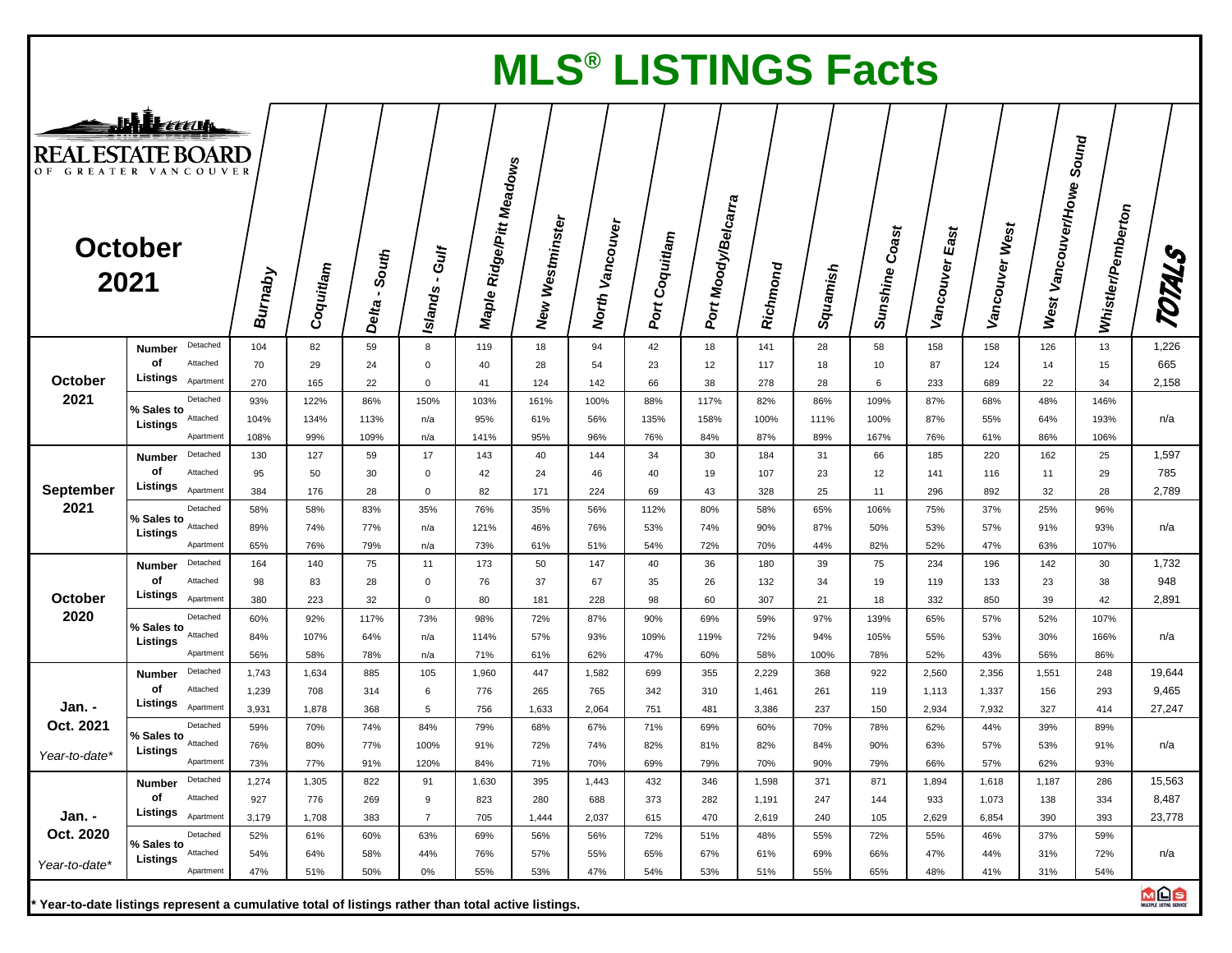

# **Listing & Sales Activity Summary**



|                                        |                     |                       | <b>Listings</b> |                          |                      |           |                       | <b>Sales</b>             |                 |                  |                           |
|----------------------------------------|---------------------|-----------------------|-----------------|--------------------------|----------------------|-----------|-----------------------|--------------------------|-----------------|------------------|---------------------------|
|                                        | $\mathbf{1}$<br>Oct | $\overline{2}$<br>Sep | 3<br>Oct        | Col. 2 & 3<br>Percentage | 5<br>Oct             | 6<br>Sep  | $\overline{7}$<br>Oct | Col. 6 & 7<br>Percentage | 9<br>Aug 2020 - | 10<br>Aug 2021 - | Col. 9 & 10<br>Percentage |
|                                        | 2020                | 2021                  | 2021            | Variance                 | 2020                 | 2021      | 2021                  | Variance                 | Oct 2020        | Oct 2021         | Variance                  |
|                                        |                     |                       |                 |                          |                      |           |                       |                          |                 |                  |                           |
| <b>BURNABY</b>                         |                     |                       |                 | %                        |                      |           |                       | %                        |                 |                  | %                         |
| <b>DETACHED</b><br><b>ATTACHED</b>     | 164<br>98           | 130<br>95             | 104<br>70       | $-20.0$<br>$-26.3$       | 98<br>82             | 75<br>85  | 97<br>73              | 29.3<br>$-14.1$          | 297<br>227      | 244<br>240       | $-17.8$<br>5.7            |
| <b>APARTMENTS</b>                      | 380                 | 384                   | 270             | $-29.7$                  | 214                  | 248       | 291                   | 17.3                     | 632             | 792              | 25.3                      |
| <b>COQUITLAM</b>                       |                     |                       |                 |                          |                      |           |                       |                          |                 |                  |                           |
| <b>DETACHED</b>                        | 140                 | 127                   | 82              | $-35.4$                  | 129                  | 74        | 100                   | 35.1                     | 341             | 273              | $-19.9$                   |
| <b>ATTACHED</b>                        | 83                  | 50                    | 29              | $-42.0$                  | 89                   | 37        | 39                    | 5.4                      | 211             | 124              | $-41.2$                   |
| APARTMENTS                             | 223                 | 176                   | 165             | $-6.3$                   | 129                  | 133       | 163                   | 22.6                     | 344             | 436              | 26.7                      |
| <b>DELTA</b>                           |                     |                       |                 |                          |                      |           |                       |                          |                 |                  |                           |
| <b>DETACHED</b>                        | 75                  | 59                    | 59              | 0.0                      | 88                   | 49        | 51                    | 4.1                      | 217             | 163              | $-24.9$                   |
| <b>ATTACHED</b>                        | 28                  | 30                    | 24              | $-20.0$                  | 18                   | 23        | 27                    | 17.4                     | 60              | 70               | 16.7                      |
| <b>APARTMENTS</b>                      | 32                  | 28                    | 22              | $-21.4$                  | 25                   | 22        | 24                    | 9.1                      | 77              | 73               | $-5.2$                    |
| <b>MAPLE RIDGE/PITT MEADOWS</b>        |                     |                       |                 |                          |                      |           |                       |                          |                 |                  |                           |
| <b>DETACHED</b>                        | 173                 | 143                   | 119             | $-16.8$                  | 170                  | 109       | 122                   | 11.9                     | 476             | 348              | $-26.9$                   |
| <b>ATTACHED</b>                        | 76                  | 42                    | 40              | $-4.8$                   | 87                   | 51        | 38                    | $-25.5$                  | 244             | 140              | $-42.6$                   |
| <b>APARTMENTS</b>                      | 80                  | 82                    | 41              | $-50.0$                  | 57                   | 60        | 58                    | $-3.3$                   | 146             | 157              | 7.5                       |
| <b>NORTH VANCOUVER</b>                 |                     |                       |                 |                          |                      |           |                       |                          |                 |                  |                           |
| <b>DETACHED</b>                        | 147                 | 144                   | 94              | $-34.7$                  | 128                  | 80        | 94                    | 17.5                     | 364             | 246              | $-32.4$                   |
| <b>ATTACHED</b><br><b>APARTMENTS</b>   | 67<br>228           | 46<br>224             | 54<br>142       | 17.4<br>$-36.6$          | 62<br>142            | 35<br>115 | 30<br>136             | $-14.3$<br>18.3          | 164<br>374      | 107<br>350       | $-34.8$<br>$-6.4$         |
|                                        |                     |                       |                 |                          |                      |           |                       |                          |                 |                  |                           |
| <b>NEW WESTMINSTER</b>                 |                     |                       |                 |                          |                      |           |                       |                          |                 |                  |                           |
| <b>DETACHED</b><br><b>ATTACHED</b>     | 50<br>37            | 40<br>24              | 18<br>28        | $-55.0$<br>16.7          | 36<br>21             | 14<br>11  | 29<br>17              | 107.1<br>54.5            | 99<br>85        | 64<br>51         | $-35.4$<br>$-40.0$        |
| <b>APARTMENTS</b>                      | 181                 | 171                   | 124             | $-27.5$                  | 111                  | 104       | 118                   | 13.5                     | 316             | 325              | 2.8                       |
|                                        |                     |                       |                 |                          |                      |           |                       |                          |                 |                  |                           |
| PORT MOODY/BELCARRA<br><b>DETACHED</b> |                     |                       |                 | $-40.0$                  |                      |           |                       |                          |                 |                  |                           |
| <b>ATTACHED</b>                        | 36<br>26            | 30<br>19              | 18<br>12        | $-36.8$                  | 25<br>31             | 24<br>14  | 21<br>19              | $-12.5$<br>35.7          | 70<br>92        | 63<br>41         | $-10.0$<br>$-55.4$        |
| APARTMENTS                             | 60                  | 43                    | 38              | $-11.6$                  | 36                   | 31        | 32                    | 3.2                      | 103             | 94               | $-8.7$                    |
| <b>PORT COQUITLAM</b>                  |                     |                       |                 |                          |                      |           |                       |                          |                 |                  |                           |
| <b>DETACHED</b>                        | 40                  | 34                    | 42              | 23.5                     | 36                   | 38        | 37                    | $-2.6$                   | 121             | 111              | $-8.3$                    |
| <b>ATTACHED</b>                        | 35                  | 40                    | 23              | $-42.5$                  | 38                   | 21        | 31                    | 47.6                     | 91              | 75               | $-17.6$                   |
| <b>APARTMENTS</b>                      | 98                  | 69                    | 66              | $-4.3$                   | 46                   | 37        | 50                    | 35.1                     | 123             | 127              | 3.3                       |
| <b>RICHMOND</b>                        |                     |                       |                 |                          |                      |           |                       |                          |                 |                  |                           |
| <b>DETACHED</b>                        | 180                 | 184                   | 141             | $-23.4$                  | 107                  | 106       | 116                   | 9.4                      | 318             | 339              | 6.6                       |
| <b>ATTACHED</b>                        | 132                 | 107                   | 117             | 9.3                      | 95                   | 96        | 117                   | 21.9                     | 286             | 319              | 11.5                      |
| APARTMENTS                             | 307                 | 328                   | 278             | $-15.2$                  | 178                  | 230       | 243                   | 5.7                      | 520             | 694              | 33.5                      |
| <b>SUNSHINE COAST</b>                  |                     |                       |                 |                          |                      |           |                       |                          |                 |                  |                           |
| <b>DETACHED</b>                        | 75                  | 66                    | 58              | $-12.1$                  | 104                  | 70        | 63                    | $-10.0$                  | 301             | 200              | $-33.6$                   |
| <b>ATTACHED</b><br>APARTMENTS          | 19<br>18            | 12<br>11              | 10<br>6         | $-16.7$<br>$-45.5$       | 20<br>14             | 6<br>9    | 10<br>10              | 66.7<br>11.1             | 58<br>38        | 27<br>33         | $-53.4$<br>$-13.2$        |
|                                        |                     |                       |                 |                          |                      |           |                       |                          |                 |                  |                           |
| <b>SQUAMISH</b>                        |                     |                       |                 |                          |                      |           |                       |                          |                 |                  |                           |
| <b>DETACHED</b><br><b>ATTACHED</b>     | 39<br>34            | 31<br>23              | 28<br>18        | $-9.7$<br>$-21.7$        | 38<br>32             | 20<br>20  | 24<br>20              | 20.0<br>0.0              | 94<br>83        | 63<br>57         | $-33.0$<br>$-31.3$        |
| APARTMENTS                             | 21                  | 25                    | 28              | 12.0                     | 21                   | 11        | 25                    | 127.3                    | 54              | 46               | $-14.8$                   |
| <b>VANCOUVER EAST</b>                  |                     |                       |                 |                          |                      |           |                       |                          |                 |                  |                           |
| <b>DETACHED</b>                        | 234                 | 185                   | 158             | $-14.6$                  | 151                  | 138       | 137                   | $-0.7$                   | 440             | 377              | $-14.3$                   |
| <b>ATTACHED</b>                        | 119                 | 141                   | 87              | $-38.3$                  | 66                   | 75        | 76                    | 1.3                      | 196             | 191              | $-2.6$                    |
| <b>APARTMENTS</b>                      | 332                 | 296                   | 233             | $-21.3$                  | 174                  | 153       | 178                   | 16.3                     | 526             | 486              | $-7.6$                    |
| <b>VANCOUVER WEST</b>                  |                     |                       |                 |                          |                      |           |                       |                          |                 |                  |                           |
| <b>DETACHED</b>                        | 196                 | 220                   | 158             | $-28.2$                  | 111                  | 82        | 108                   | 31.7                     | 306             | 265              | $-13.4$                   |
| <b>ATTACHED</b>                        | 133                 | 116                   | 124             | 6.9                      | 70                   | 66        | 68                    | 3.0                      | 181             | 213              | 17.7                      |
| APARTMENTS                             | 850                 | 892                   | 689             | $-22.8$                  | 365                  | 416       | 417                   | 0.2                      | 1084            | 1276             | 17.7                      |
| <b>WHISTLER/PEMBERTON</b>              |                     |                       |                 |                          |                      |           |                       |                          |                 |                  |                           |
| <b>DETACHED</b>                        | 30                  | 25                    | 13              | $-48.0$                  | 32                   | 24        | 19                    | $-20.8$                  | 90              | 63               | $-30.0$                   |
| <b>ATTACHED</b><br><b>APARTMENTS</b>   | 38<br>42            | 29<br>28              | 15<br>34        | $-48.3$<br>21.4          | 63<br>36             | 27<br>30  | 29<br>36              | 7.4<br>20.0              | 131<br>106      | 76<br>102        | $-42.0$<br>$-3.8$         |
|                                        |                     |                       |                 |                          |                      |           |                       |                          |                 |                  |                           |
| <b>WEST VANCOUVER/HOWE SOUND</b>       |                     |                       |                 |                          |                      |           |                       |                          |                 |                  |                           |
| <b>DETACHED</b><br><b>ATTACHED</b>     | 142<br>23           | 162<br>11             | 126<br>14       | $-22.2$<br>27.3          | 74<br>$\overline{7}$ | 41<br>10  | 60<br>9               | 46.3<br>$-10.0$          | 187<br>22       | 144<br>24        | $-23.0$<br>9.1            |
| APARTMENTS                             | 39                  | 32                    | 22              | $-31.3$                  | 22                   | 20        | 19                    | $-5.0$                   | 55              | 58               | $5.5$                     |
| <b>GRAND TOTALS</b>                    |                     |                       |                 |                          |                      |           |                       |                          |                 |                  |                           |
| <b>DETACHED</b>                        | 1721                | 1580                  | 1218            | $-22.9$                  | 1327                 | 944       | 1078                  | 14.2                     | 3721            | 2963             | $-20.4$                   |
| <b>ATTACHED</b>                        | 948                 | 785                   | 665             | $-15.3$                  | 781                  | 577       | 603                   | 4.5                      | 2131            | 1755             | $-17.6$                   |
| <b>APARTMENTS</b>                      | 2891                | 2789                  | 2158            | $-22.6$                  | 1570                 | 1619      | 1800                  | 11.2                     | 4498            | 5049             | 12.2                      |
|                                        |                     |                       |                 |                          |                      |           |                       |                          |                 |                  |                           |